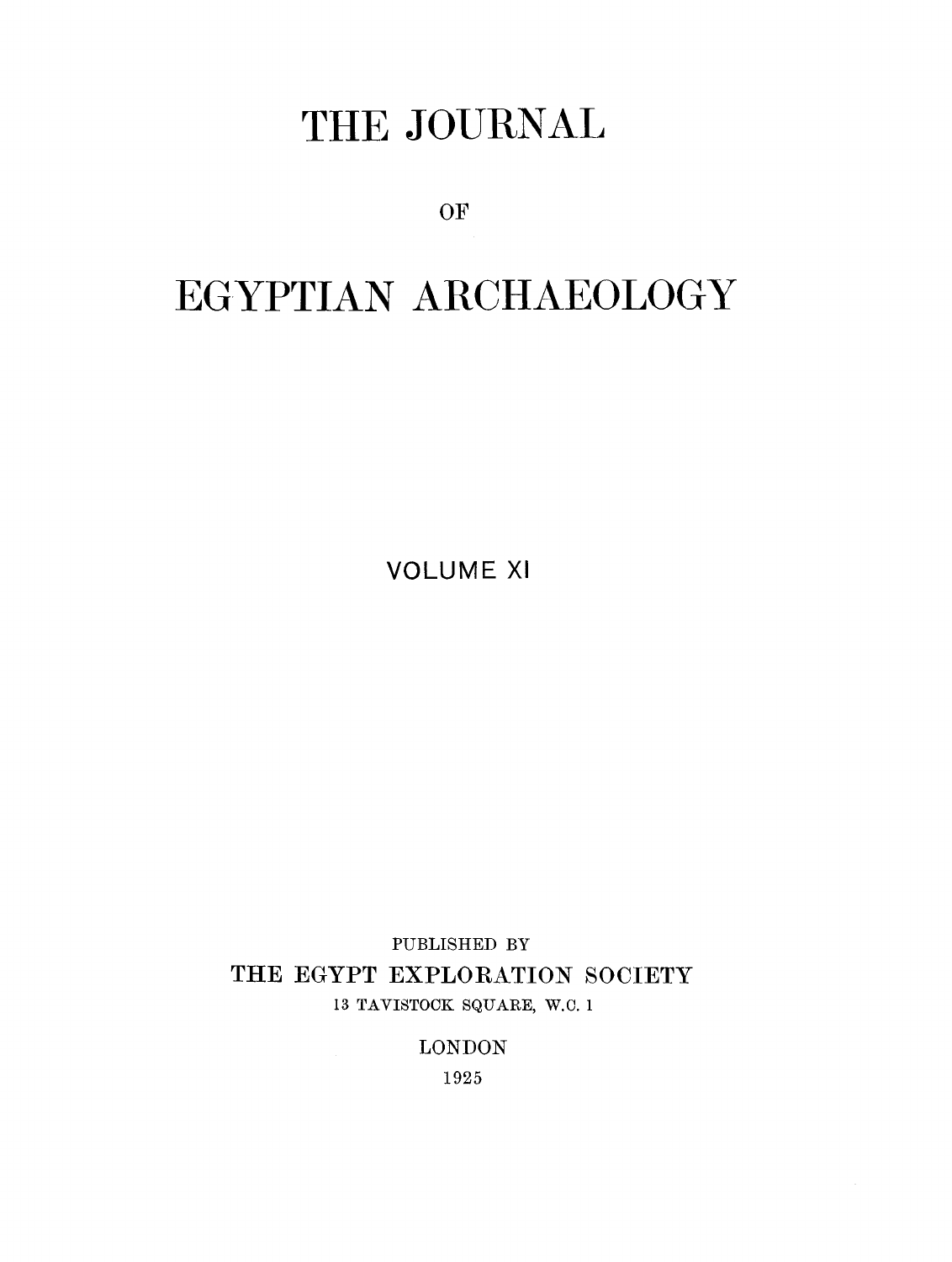## **CONTENTS**

 $\label{eq:2.1} \frac{1}{\sqrt{2}}\int_{0}^{\infty}\frac{1}{\sqrt{2\pi}}\left(\frac{1}{\sqrt{2\pi}}\right)^{2}d\mu\,d\mu\,.$ 

| AN ALABASTER FIGURE OF THE FOURTH DYNASTY<br>IN THE BRITISH MUSEUM<br>$\dddotsc$<br>$\cdots$                             | H. R. Hall<br>$\sim 100$<br>$\ldots$        |           | $\cdots$              | 1            |
|--------------------------------------------------------------------------------------------------------------------------|---------------------------------------------|-----------|-----------------------|--------------|
| THE SECRET CHAMBERS OF THE SANCTUARY OF                                                                                  |                                             |           |                       |              |
| Тнотн<br>$\dddotsc$<br>$\mathbf{r}$ and $\mathbf{r}$ and $\mathbf{r}$<br>$\ddotsc$<br>$\ddotsc$<br>$\dddot{\phantom{0}}$ | Alan H. Gardiner                            | $\ddotsc$ | $\ddotsc$             | $\mathbf{2}$ |
| THE KLINE OF SARAPIS<br>$\mathbf{1}$ , and $\mathbf{1}$ , and $\mathbf{1}$ , and $\mathbf{1}$<br>$\ddots$                | J. Grafton Milne                            | $\ddotsc$ | $\cdots$              | 6            |
| THE TOMB OF TETAKY AT THEBES (No. 15)<br>$\ddotsc$                                                                       | N. de Garis Davies                          | $\cdots$  | $\ddotsc$             | 10           |
| PHILOLOGICAL METHOD IN THE IDENTIFICATION<br>OF ANATOLIAN PLACE-NAMES<br>$\ddotsc$<br>$\ddotsc$                          | W. F. Albright $\dots$ $\dots$              |           | $\ddotsc$             | 19           |
| KIZZUWADNA AND OTHER HITTITE STATES<br>$\ddotsc$                                                                         | L. A. Mayer and J. Garstang                 |           | $\ddotsc$             | 23           |
| TOMB-CHAPEL 525 AT TELL EL-'AMARNAH<br>$\dddotsc$                                                                        | $\cdots$<br>$\cdots$<br>$\cdots$            | $\ddotsc$ | $\ddotsc$             | 36           |
| FRESH LIGHT ON THE TOMB ROBBERIES OF THE<br>TWENTIETH DYNASTY AT THEBES<br>$\dddot{\phantom{0}}$                         | T. Eric Peet<br>$\cdots$                    | $\ddotsc$ | 37, 162               |              |
| SACRED TREES IN MODERN EGYPT<br>$\dddotsc$<br>$\ddotsc$                                                                  | Winifred S. Blackman                        |           | $\ddotsc$             | 56           |
| ATHANASIANA<br>$\cdots$<br>$\ddotsc$<br>$\ddotsc$                                                                        | Norman H. Baynes                            | $\cdots$  | $\dddot{\phantom{0}}$ | 58           |
| FRANCIS G. NEWTON<br>$\dddotsc$<br>$\ddotsc$<br>$\ddotsc$<br>$\cdots$                                                    | <b>ARTICLE AND LONG</b><br>$\cdots$         | $\cdots$  | $\ddotsc$             | 70           |
| A POSSIBLE YEAR DATE OF KING RAMESSES VII                                                                                | T. Eric Peet<br>$\mathbf{1}$ , $\mathbf{1}$ | $\cdots$  | $\ddotsc$             | 72           |
| A MUMMY OF THE PERSIAN PERIOD<br>$\sim$ $\sim$ $\sim$ $\sim$<br>$\ddotsc$                                                | Warren R. Dawson                            | $\cdots$  | $\cdots$              | 76           |
| A POSSIBLE LATE REPRESENTATION OF THE GOD<br>$'AsH$<br>$\dddotsc$<br>$\ddotsc$<br>.                                      | Alan W. Shorter                             | $\ddotsc$ | .                     | 78           |
| PAP. BRIT. MUS. CXXI, VERSO COL. I<br>$\ddotsc$                                                                          | Professor S. Eitrem                         | .         | $\ddotsc$             | 80           |
| BIBLIOGRAPHY: GRAECO-ROMAN EGYPT. PAPYRI                                                                                 |                                             |           |                       |              |
| $(1923-1924)$<br>$\ddotsc$<br>$\ddotsc$                                                                                  | H. Idris Bell<br>$\cdots$                   | $\cdots$  | $\dddotsc$            | - 84         |
| A RELIEF FROM THE TOMB OF RAMOSE AT THEBES                                                                               | W. B. Emery<br>.                            | $\cdots$  | $\ddotsc$             | 125          |
| A NEW EDITION OF THE HERMETIC WRITINGS                                                                                   | A. D. Nock<br>$\cdots$                      | $\cdots$  | $\ddotsc$             | 126          |
| THE ROMAN ROADS AND STATIONS IN THE<br><b>EASTERN DESERT OF EGYPT</b><br>$\ddotsc$<br>$\ddotsc$                          | G. W. Murray $\dots$                        | $\ddotsc$ | $\ddotsc$             | 138          |
| LENGTH-MEASURES IN PTOLEMAIC EGYPT<br>$\dddotsc$                                                                         | Sir Herbert Thompson                        |           | $\ddotsc$             | 151          |
| MAGICAL NOTES<br>$\dddot{\phantom{0}}$<br>$\ddotsc$<br>$\cdots$                                                          | A. D. Nock<br>$\cdots$                      | $\cdots$  |                       | 154          |
|                                                                                                                          |                                             |           |                       |              |

**PAGE** 

 $\sim 10^{11}$  km s  $^{-1}$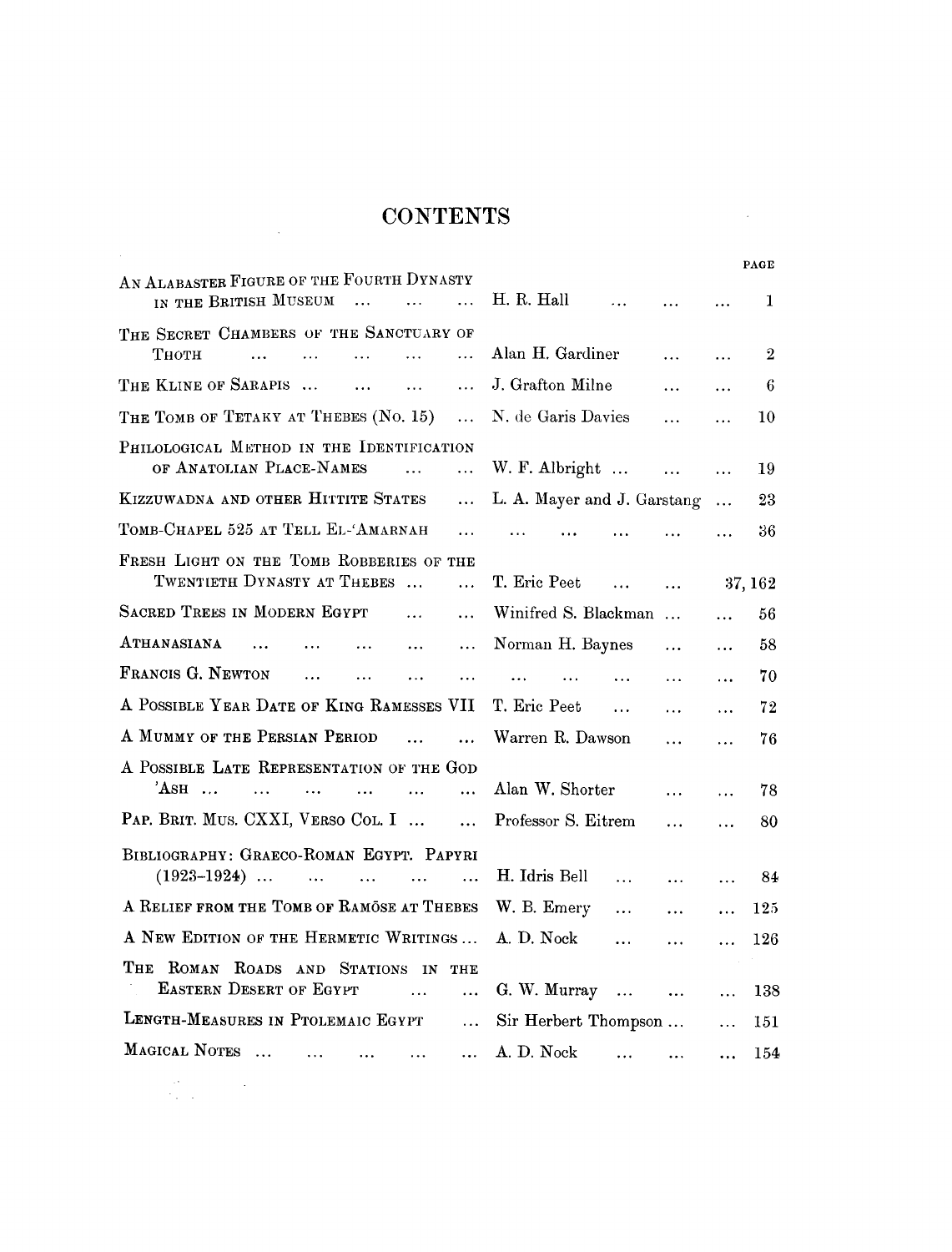### **VI** CONTENTS

| A JASPER GROUP OF A LION AND BULL FIGHTING,                                                                                       |                                                                       |                            |          |
|-----------------------------------------------------------------------------------------------------------------------------------|-----------------------------------------------------------------------|----------------------------|----------|
| EL-'AMARNAH,<br>$\mathbf{IN}$<br><b>THE</b><br>BRITISH<br><b>FROM</b><br><b>MUSEUM</b><br>$\cdots$<br>$\ddotsc$<br>$\ddotsc$<br>. | H. R. Hall<br>$\dddotsc$                                              |                            | 159      |
| HADRIAN'S DECREE ON RENTING STATE DOMAIN                                                                                          |                                                                       |                            |          |
| IN EGYPT<br>.<br>$\ddotsc$<br>$\ddotsc$<br>$\ddotsc$                                                                              | William Linn Westermann                                               | $\ddotsc$                  | 165      |
| GREEK SCULPTURE IN PTOLEMAIC EGYPT<br>$\ddotsc$                                                                                   | A. W. Lawrence                                                        | $\ddotsc$                  | 179      |
| THE CULT OF THE SUN AND THE CULT OF THE                                                                                           |                                                                       |                            |          |
| DEAD IN EGYPT<br>$\dddotsc$<br>$\ddotsc$<br>$\ddotsc$                                                                             | W. J. Perry                                                           | $\cdots$<br>$\ddotsc$      | 191      |
| OSIRIS OR THE SUN-GOD? A REPLY TO MR PERRY                                                                                        | Aylward M. Blackman                                                   | .                          | 201      |
| PHILOLOGICAL NOTES<br>$\ddotsc$<br>$\mathbf{1}$ , and $\mathbf{1}$<br>$\ddotsc$<br>$\cdots$                                       | Aylward M. Blackman                                                   |                            | 210      |
| A BRONZE DAGGER OF THE HYKSOS PERIOD<br>$\ddotsc$                                                                                 | Warren R. Dawson                                                      | $\cdots$<br>$\ddotsc$      | 216      |
| MEROITIC STUDIES V<br>$\ddot{\phantom{a}}$<br>$\ddotsc$<br>$\ddotsc$                                                              | F. Ll. Griffith<br>$\mathbf{r}$ . The same $\mathbf{r}$               | $\cdots$<br>$\ddotsc$      | 218      |
| THE LEGEND OF THE CAPTURE OF JOPPA AND                                                                                            |                                                                       |                            |          |
| THE STORY OF THE FOREDOOMED PRINCE                                                                                                | T. Eric Peet<br>and the contract of the                               | $\dddot{\phantom{0}}$      | 225      |
| A CUNEIFORM VOCABULARY OF EGYPTIAN WORDS                                                                                          | Sidney Smith and C. J. Gadd                                           |                            | 230      |
| ADDITIONAL NOTE<br>$\cdots$<br>$\ddotsc$<br>$\ddotsc$                                                                             | T. Eric Peet<br>$\mathcal{L}$ and $\mathcal{L}$ are all $\mathcal{L}$ | $\ddotsc$                  | 239      |
| A GREEK-COPTIC GLOSSARY TO HOSEA AND AMOS                                                                                         | H. I. Bell and H. Thompson                                            | $\ddotsc$                  | 241      |
| AN ORACLE PAPYRUS. B.M. 10335<br>$\ddotsc$<br>$\cdots$                                                                            | Warren R. Dawson                                                      | $\mathbf{a}$<br>$\dddotsc$ | 247      |
| ORACLES IN ANCIENT EGYPT<br>$\ddotsc$<br>.                                                                                        | Aylward M. Blackman                                                   | .                          | 249      |
| NOTES ON SOME GREEK GRAFFITI<br>$\cdots$<br>.                                                                                     | Marcus N. Tod $\dots$                                                 | $\cdots$<br>$\cdots$       | 256      |
| PAKHORAS-BAKHARÂS-FARAS IN GEOGRAPHY                                                                                              |                                                                       |                            |          |
| AND HISTORY<br>$\sim$ $\sim$<br>$\ddotsc$<br>$\ddotsc$<br>$\ddotsc$                                                               | F. Ll. Griffith<br><b>Contract</b>                                    | $\dddotsc$                 | 259      |
| DOUBLE ENTRIES IN PTOLEMAIC TAX-RECEIPTS                                                                                          | J. G. Milne<br>$\cdots$                                               | $\ddotsc$<br>$\ddotsc$     | 269      |
| PAPYRUS LANSING: A TRANSLATION WITH NOTES                                                                                         | Aylward M. Blackman and T. Eric                                       |                            |          |
|                                                                                                                                   | $Peet$<br>$\ddotsc$                                                   | $\cdots$<br>$\ddotsc$      | 284      |
| BIBLIOGRAPHY (1924-1925): ANCIENT EGYPT                                                                                           | F. Ll. Griffith                                                       | $\cdots$<br>.              | 299      |
| BIBLIOGRAPHY (1924-1925): CHRISTIAN EGYPT                                                                                         | De Lacy O'Leary                                                       | $\cdots$<br>$\ddotsc$      | 320      |
| BIBLIOGRAPHY(1923-1924): GREEK INSCRIPTIONS Marcus N. Tod                                                                         |                                                                       |                            | 327      |
| NOTES AND NEWS                                                                                                                    |                                                                       | .                          | 107, 331 |
| NOTICES OF RECENT PUBLICATIONS<br>$\ddotsc$<br>$\cdots$                                                                           | $\ddotsc$<br>$\ldots$<br>$\cdots$                                     | $\ldots$                   | 110, 335 |
| LIST OF PLATES                                                                                                                    | .                                                                     |                            | 353      |
| LIST OF ILLUSTRATIONS IN THE TEXT<br>.<br>$\cdots$                                                                                | $\ldots$<br>$\ldots$                                                  |                            | 355      |
| NOTICES OF RECENT PUBLICATIONS, DETAILED LIST                                                                                     |                                                                       |                            | 356      |
| INDEX                                                                                                                             | $\ddotsc$<br>$\cdots$<br>$\ddotsc$                                    | .                          | 357      |

 $\sim 10^{-1}$ 

 $\mathcal{L}_{\text{eff}}$ 

 $\mathcal{L}_{\text{max}}$ 

**PAGE** 

 $\bar{\beta}$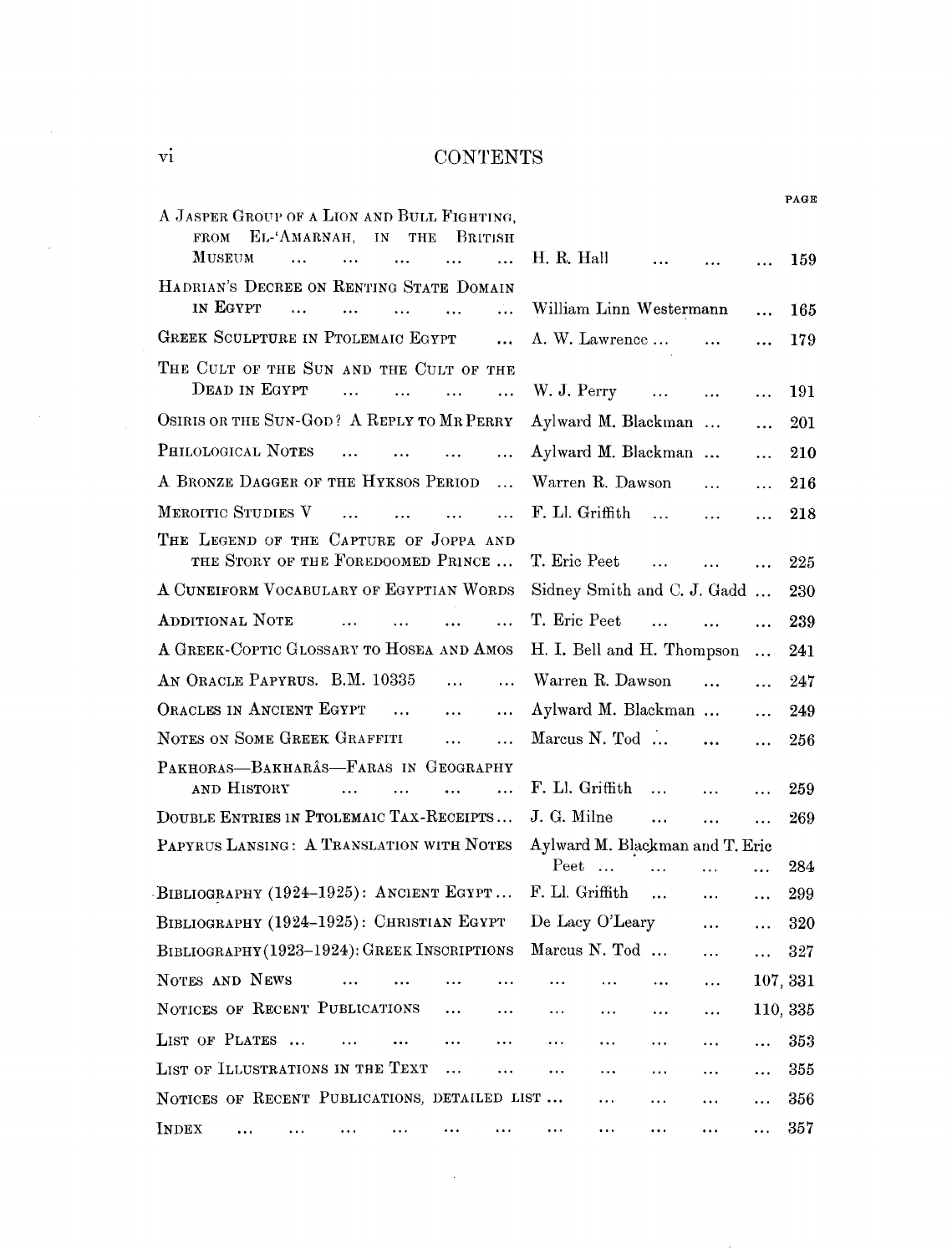## **AN ALABASTER FIGURE OF THE FOURTH DYNASTY IN THE BRITISH MUSEUM**

### **BY** H. R. HALL, D.LITT.

### With Plate I.

THE fine alabaster or calcite figure of a woman in the British Museum [No. 24619] illustrated by the frontispiece, P1. I, was acquired many years ago. It has already been published by Sir Ernest Budge in his Guide to the Fourth, Fifth, and Sixth Egyptian Rooms (1922), p. 128. The figure **is** 1ft. **79** ins. (48.75 cm.) tall. It represents a girl, presumably a princess or noble lady, standing with her hands by her sides. She wears the usual tightfitting shift and a heavy wig over her hair, the natural parting of which appears over her forehead below the edge of the wig. The feet are missing, otherwise the figure is perfect. It was originally coloured, and there are traces of black on the wig and of a green (?) tuned to brown on the dress, especially at the back. There is no plinth at the back and, of course, no inscription, so that we do not know who is represented by this beautiful figure. The perfect preservation of the face is a great boon, and makes this one of the finest existing examples of its style. There can, I think, be little doubt in the minds of most as to its date. It could not possibly be later than the Twelfth Dynasty, unless it were an example of Salte archaism, and were of Twenty-sixth Dynasty date, which it obviously is not. There is nothing archaistic about it. It is archaic, not archaistic, and its genuinely archaic character forbids its being **as** late as the Twelfth Dynasty, or even the Sixth. I unhesitatingly ascribe it to the Fourth Dynasty, and rather to the earlier than the later period of that dynasty. It might almost be described as Third-Fourth Dynasty, judging by its contour, and the heavy hunched-up effect of the broad shoulders and great wig, which reminds us of the Third Dynasty figure of 'Aper  $(?)$ -'ankhu or Bezmes  $(B.M. 171 [70 a])$ , published by BUDGE (Egyptian Sculptures in Brit. Mus. (1913), Pl. I) and WEILL (La II<sup>e</sup> et la III<sup>e</sup> Dynasties (1908), Pl. I), and of the newly discovered figure of King Zoser (Ill. Lond. News, Feb. 28, 1925). Personally, however, I think the face much too good for the Third Dynasty. It is in the perfect face that the chief charm of the figure resides. The cheeks have the full rounded contours, with their European effect, characteristic of the nobility of the Old Kingdom. The nose is full and slightly aquiline at the tip: happily it is undamaged. The mouth has a singularly sweet and good-natured expression. The eyes are indicated without any exaggerated convention. The whole face is very natural and obviously is a portrait. The sculptor has known how to use his material with remarkable skill ; the figure is a masterpiece of the portraiture of the time of the pyramid-builders, an example of the first rank, on the possession of which the Museum is to be congratulated. It is exhibited in the Fifth Egyptian Room.